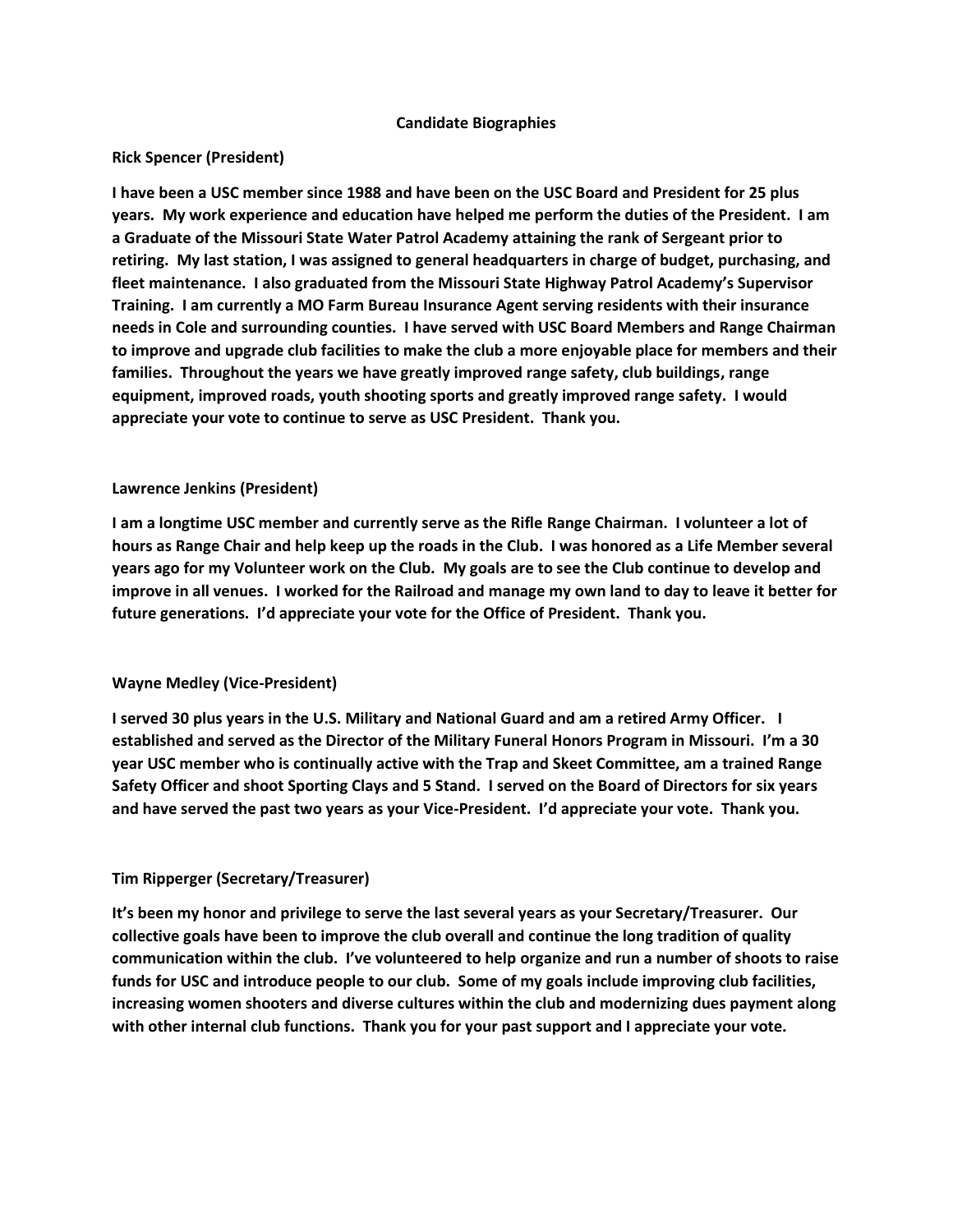#### **Chris Byrd (Board of Directors)**

**I have been a Club Member for over 20 years, have 30 years of law enforcement experience with Cole and Osage Counties and 10 years with Cole County as an EMT and First Responder. I'm a Rifle Range Safety Officer and a Life NRA Member. It has been my honor to serve on the Board of Directors for two terms and would like to continue in that capacity. I believe we have a strong club organization and support a fiscally conservative approach to finances. I'd appreciate your vote. Thank You.**

## **Gregg Pearre (Board of Directors)**

**I have been a member of USC since the late 1970's. I have served on the Board of Directors since 1983. During my tenure at USC I have served as the Rifle Range Chairman, Archery Range Chairman, Pistol Range Chairman, Youth Shooting Chairman, and as a Committee Member on Sporting Clays, Trap and Skeet and Black Powder. Currently as a NRA Certified Chief Range Safety trainer I provide instruction to USC members becoming Rifle Range Safety Officers. I am a Benefactor Member of the NRA and a Life Member of USPSA. I am retired from the National Rifle Association and would like to continue my service to the club. I'd appreciate your vote for the Board of Directors.**

## **Terry Pollard (Board of Directors)**

**I have been honored to serve on the Board of Directors the last three years and first joined the club about seven years ago. Prior to moving to Jefferson City I served as the President of a gun club in Southeast Nebraska where the membership like USC was a club of volunteers. I serve as a Trap/Skeet Committee member and help the Sporting Clays Committee. I serve as a Rifle Safety Officer where I pledge and volunteer my time to keep the range open for members. While on the Board I have helped to benefit members through cheaper insurance prices, improving SOP's, and making changes to improve and open ranges for our members. I feel the Club can continue to improve and make progress into the future. My door is always open and I look forward to hearing from you. Please consider voting for me in the election. Thank you.**

## **Jerry Greene (Board of Directors)**

**I have been a club member for 12 years. I have been in law enforcement since 1992 and spent time in the Middle East. I worked for the Columbia Police Department of 14 years and served as a firearms instructor. I shot on the Columbia Police Pistol Team and was a Heckler and Koch sponsored shooter at shooting competitions. I currently am active in Sporting Clays and Trap and Skeet. I enjoy hunting deer, turkey and prairie dogs. I am an NRA member and was a part time deputy for Cole County and serve as a Missouri State Investigator. I have a strong knowledge of shooting sports, want to support our members and move the club forward. I would appreciate your vote.**